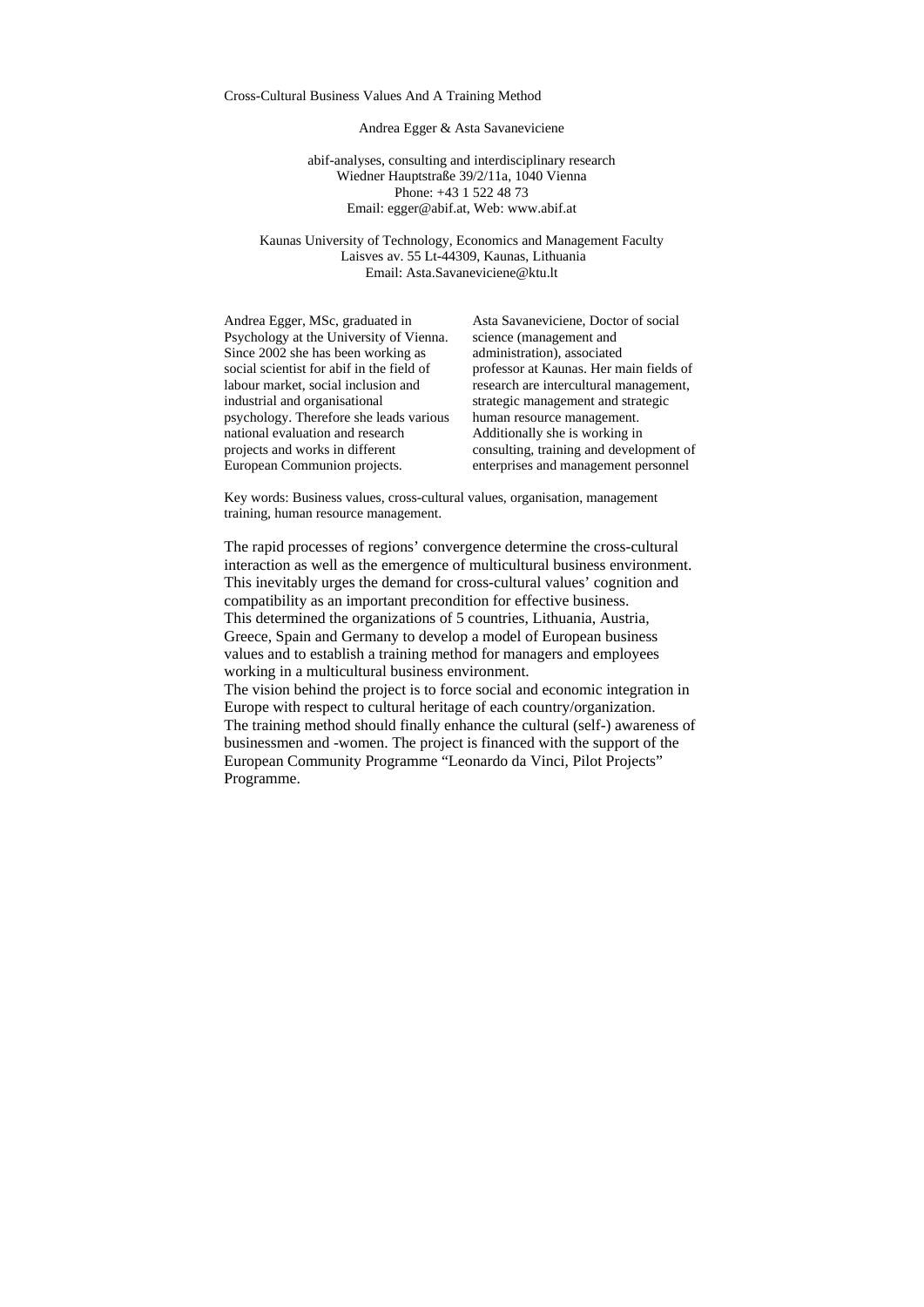# **Research**

Organizations are complex systems, organisational culture a multi-staged phenomenon. As it is impossible to cover all, the preliminary study concentrates on the main (influencing and reproductive) factor of organizational culture, the cultural business values. Firstly based on research literature a model of business values was developed, which was subsequently tested in an empirical study.

The model covers, with regard to latest studies, the eight most significant dimensions of business values. They are described by polarities, although both parameter values can occur at the same time and can be therefore separately measured. So a person can be career-orientated, but also esteem personal needs, family and leisure time. This  $8<sup>th</sup>$  category "work – personal needs, family" was added to gain some insight on the balance between work and personal life.

- 1. human relationships business-like efficiency
- 2. collectivism individualism
- 3. formality cooperation
- 4. seclusion openness
- 5. autocratic management leader/subordinate cooperation
- 6. passivity activity
- 7. hygiene factors motivation factors
- 8. work personal needs, family

To measure these eight dimensions two questionnaires were developed, one for managers and another one for subordinates. 52 statements describe typical "ways to work", attitudes and behaviour of managers and employees, organizational processes and organisational-technical environments. Participants had to evaluate how these statements correspond to the situation in their enterprise. Motivation and the balance between work and personal needs were separately controlled.

|                     | "Human relationship"           | "Business like efficiency"           |
|---------------------|--------------------------------|--------------------------------------|
| Question for        | Employees participate in       | Employees seek to improve their      |
| the managers        | discussions regarding tasks,   | qualification and to develop their   |
|                     | ways and terms to fulfil them. | competences.                         |
| <b>Ouestion</b> for | Managers trust employees and   | Enterprise is seeking to provide the |
| the                 | involve them into tasks and    | conditions to improve qualification  |
| subordinates        | discussions, related to ways   | and to develop competences.          |
|                     | and terms of tasks fulfilment. |                                      |

### Table 1: Example for questions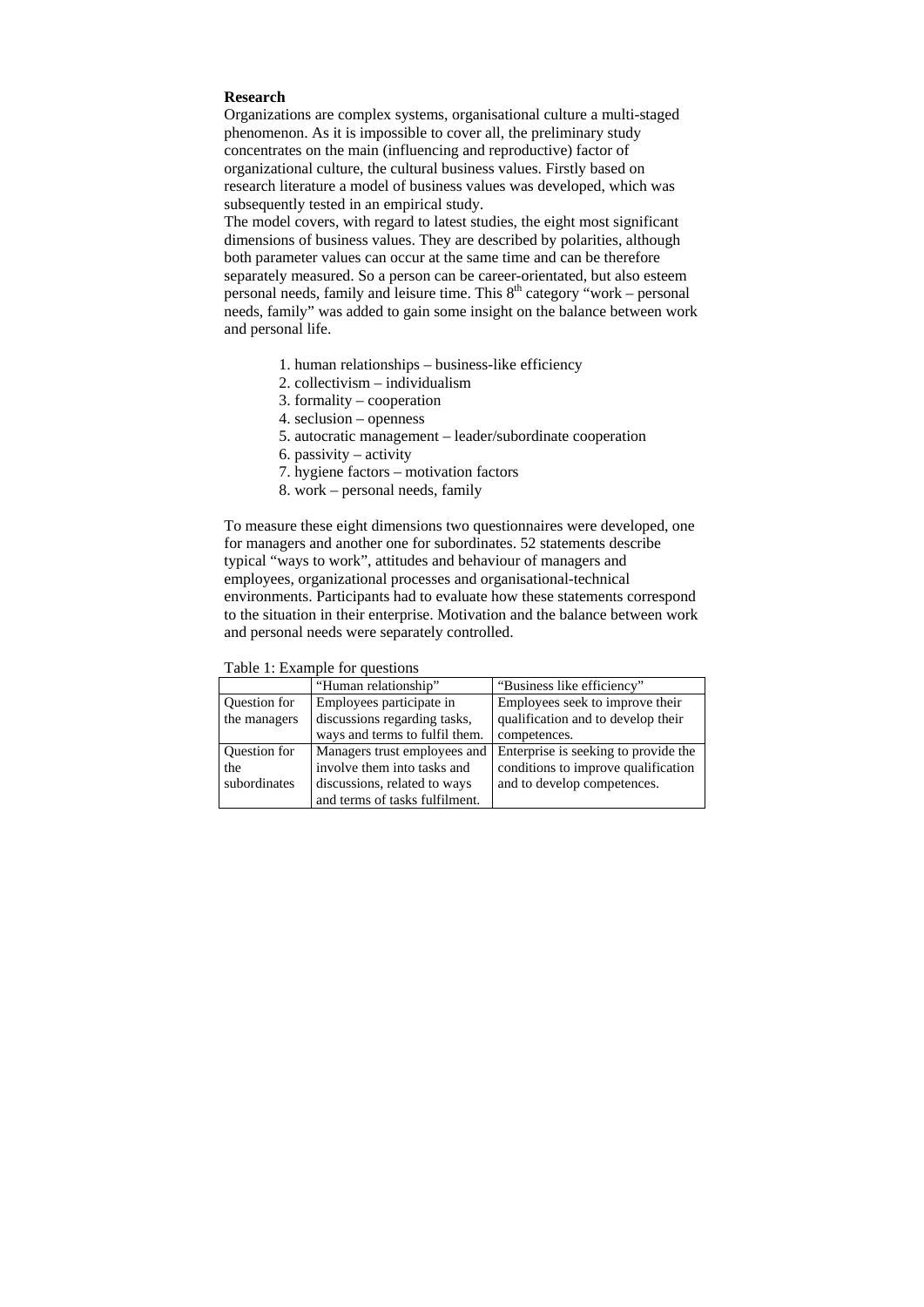In the questionnaires the employees were asked their opinion about the managers and vice versa.

42 national enterprises working in European business environments took part in the research, 715 respondents were surveyed: In Austria 14 managers and 30 of their subordinates, in Italy 10 managers and 250 subordinates, 72 managers and 298 subordinates in Lithuania, 15 managers and 21 subordinates in Spain and 34 managers and 71 of their subordinates in Greece.

## **Results**

Most similar are the answers of the Lithuanian and Austrian managers concerning the cultural dimensions, differing only in the attitude to human relationship and passivity. Austrian managers state high orientation to "relationship", i. e. they evaluate the relations between managers and employees as rather good and tense. But at the same time they are also orientated towards "business like efficiency", i. e. they do business orientated on objectives, goals and achievements. In Lithuania there is in general a lower orientation to human relationship, business-like efficiency, individualism, collectivism, cooperation, openness, activity than in other countries, but higher orientation to autocratic management and passivity in the perception of managers. Another peculiarity about the Lithuanian data is that there is the biggest dissent between managers and subordinates. Subordinates additionally point out, that there is poor attention to subordinates, that enterprises have little own traditions of leisure time activities and that there are rare informal discussions among managers and subordinators (factor "orientation to relationship"). According to the subordinates' opinion, there is rather small individuality promotion in enterprises. The compensation system does not evaluate subordinates' skills, competencies and achieved individual results sufficiently ("orientation to individualism"). Formality is higher in Lithuania than in other countries, especially from the managers' point of view. Formality emerges through clear formulated tasks, defined rights and responsibility for employees, which is necessary for effective business. But horizontal cooperation is poor: employees are not aware of the issues solved in other departments and there is rather low cooperation between different departments, work teams and shifts. One of the reasons of low evaluation of orientation to openness (Graph 1) is lack of cooperation, open discussions between manager and subordinates, reluctance or absence of financial resources to meet technical-organizational innovations. Managers especially emphasize subordinates' passivity and necessity for work process control in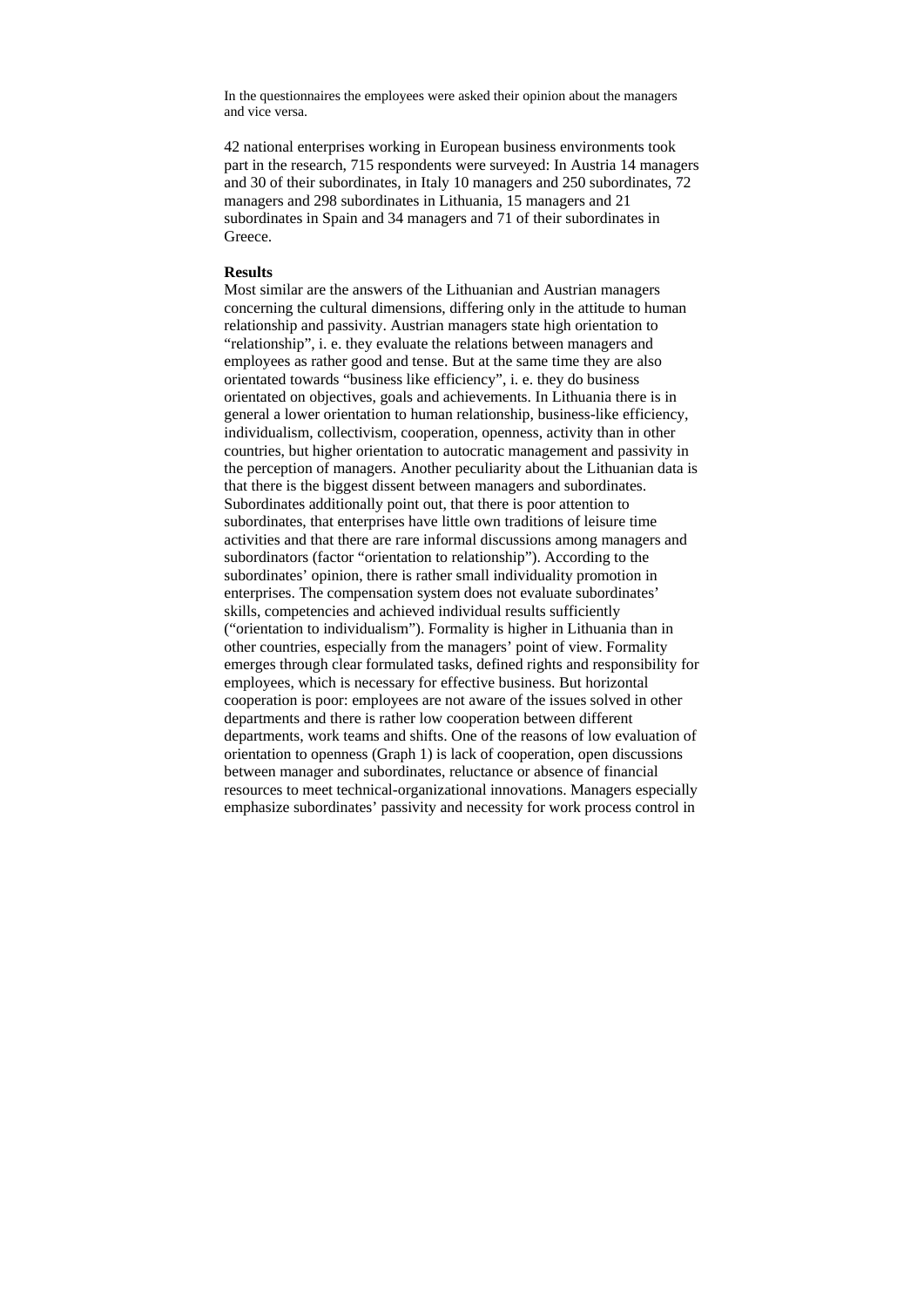order to seek good results, but subordinates state that managers follow the principle: "subordinates' task is to carry out the managers' orders".



Graph 1: Business values from subordinates' point of view

Surprisingly Austrian managers emphasize the appearance of autocratic management more than the subordinates feel its presence. This and the high level of orientation to relationship can be explained by the carriers of managers. Employees typically reach management position (on medium level) by being selected out of the team or department. Therefore, on the one hand they have to work on good relations and cooperation and on the other hand they may feel the need to act in an autocratic way to hold the position.

For the dimension "motivation" the two main factors of Herzberg´s theory were used (Scholz, 2000).:

- $\triangleright$  "hygiene factors", such as payment and (technical) working conditions
- ¾ "motivation factors", such as self-realization and development aspirations.

Accordingly to the prerequisite that European countries reach high and medium level of development, it was expected that motivation factors are evaluated as being more important, because hygiene factors are already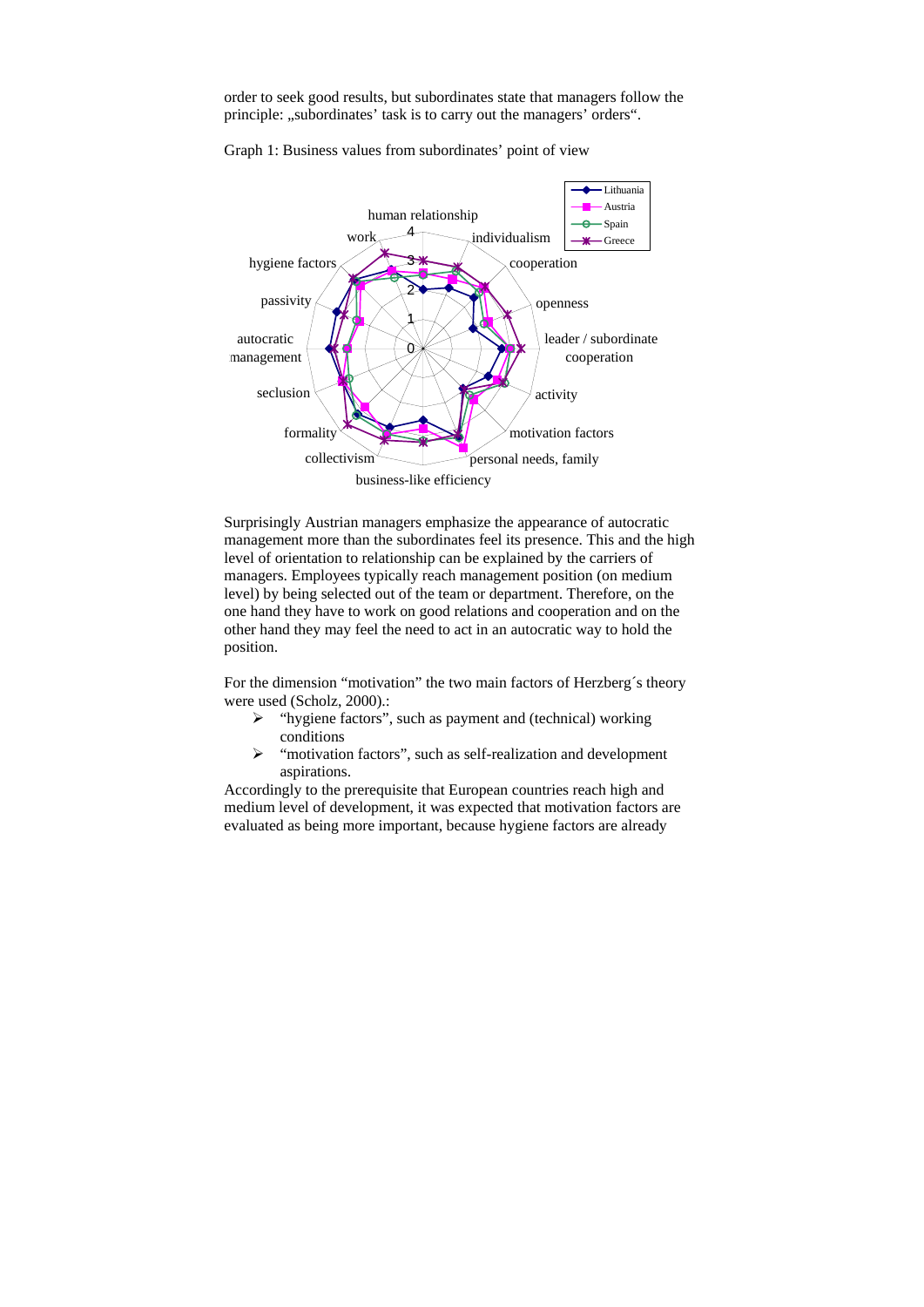fulfilled. But on the contrary, the results show that nevertheless the hygiene factors like payment are the important motives for employees, although the managers sometimes overestimate the importance of money for the employees, like in Austria.

#### **Conclusion**

1

Interpreting Thomas' theory (2000), Europe faces two possible developments in organizational culture (and in general): Convergence or divergence. Wide-spread modern management methods, technologies and communication force the "assimilation", the convergence, of organization cultures. The assimilation of formal business enhances people to keep and reinforce their own organizational culture. With regards to the research results, there are still differences in European enterprises, although they work in international environments and although some authors, like Brinkmann (2002), announce the end of the organizational culture and a shift from "shared values" to "shareholder value". It must be admitted, that the significant differences  $(p>0,05)$  are partly rather small. The differences between the subordinates and their managers' evaluations in some countries<sup>1</sup> lead to the constructivist conclusion, that there are different perceptions of the organizational culture. The "one" culture as "shared meanings in an organisations" (Alvesson, Berg 1992) does not exist in every enterprise.

The data and results are fully shown on the web-site www.crossculturalvalues.org .

Interested persons may fill in the culture-questionnaire used for this study and compare their results with the results of their own or other countries. There exists also the possibility to do some exercises and reflections online, if the results are not satisfying; so for example exercises for "ways to delegate" are provided to improve leader-subordinate cooperation and business-like efficiency. Books or CDs with research results and training methodology including exercises can be ordered.

<sup>&</sup>lt;sup>1</sup> In Greece the managers and subordinates evaluated the culture nearly identically.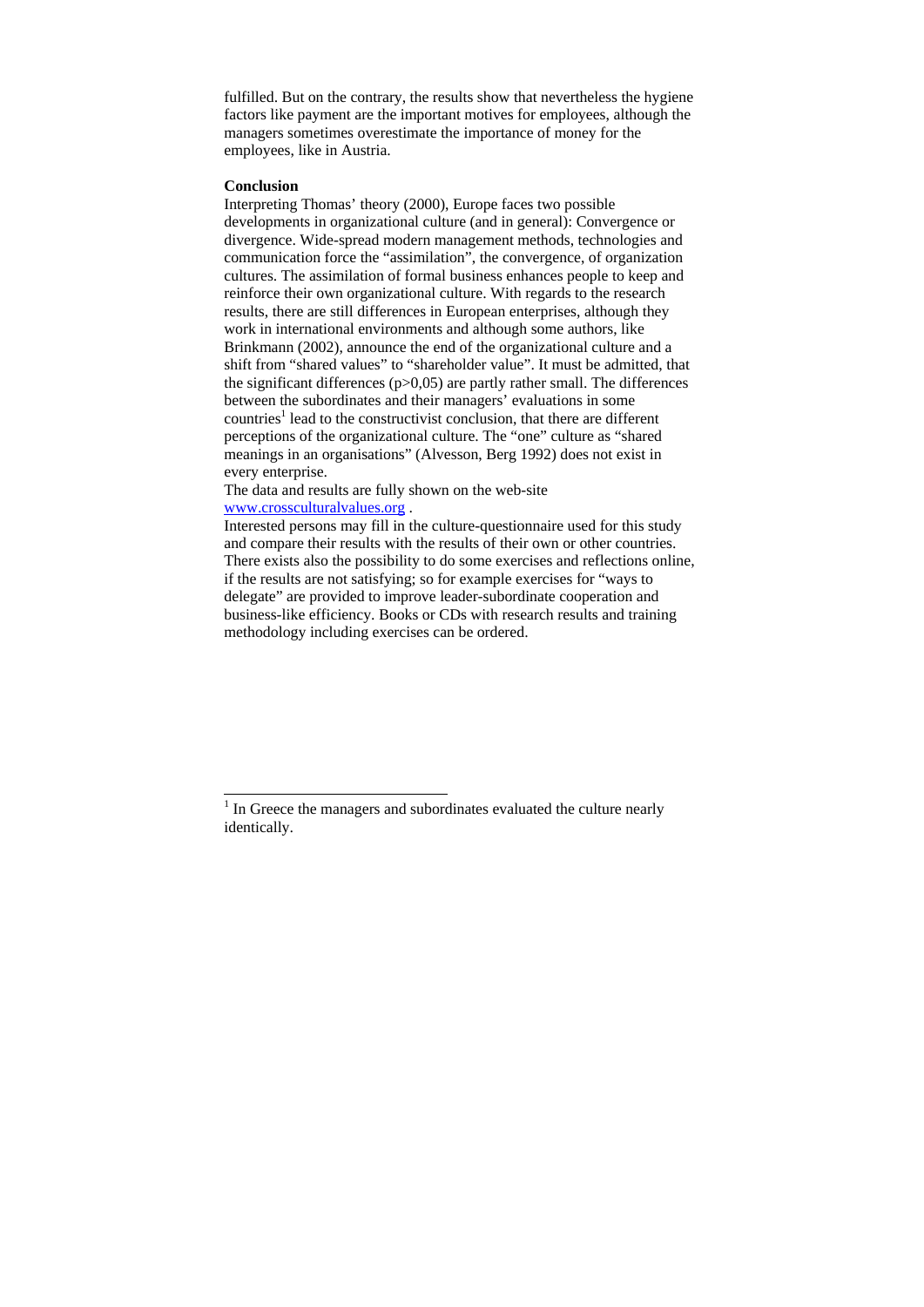# **Abstract**

On the basis of a long tradition of research in the field of organizational culture a model of "European business culture" is developed by theoretical assumptions and empirical data. As a survey carried out in 75 small and medium enterprises in Lithuania, Austria, Greece, Spain and Italy including 715 employees indicates, there are significant differences in organizational culture concerning the investigated dimensions: orientation to human relationships vs. orientations to business like efficiency, collectivism vs. individualism, formality vs. cooperation, seclusion vs. openness, autocratic management vs. leader/subordinate cooperation, passivity vs. activity, motivation factors and work-personal needs balance. As a result of the research and vocational-pedagogical project a questionnaire and a training methodology including exercises for interested employees is offered. The training method should enhance the cultural (self-) awareness of businessmen and -women. The project is financed with the support of the European Community Programme "Leonardo da Vinci, Pilot Projects" Programme.

## **Literature**

Alvesson, Mats and Berg, Per Olof (1992): Corporate culture and organizational symbolism: an overview. De Guyter, Berlin.

Brinkmann, Ulrich (2002): Aufstieg und Niedergang der Unternehmenskultur. In: Helduser, U. und Schietring, T. (2002): Kultur und ihre Wissenschaft. Beiträge zu einem reflexiven Verhältnis Universitätsverlag Konstanz: S. 203-230

Kauno techologijos universitetas (2005): The cultural values of business in Europe. Technologija, Kaunas.

Scholz, Ch. (2000): Personalmanagement: Informationsorientierte und verhaltenstheoretische Grundlagen. Vahlen, München.

Savaneviciene, A. (2002): Preconditions of the Model Formation for Intereuropean Values of Business Culture. Ingineering Economics. Technologija, Nr. 2(28), p. 26-30.